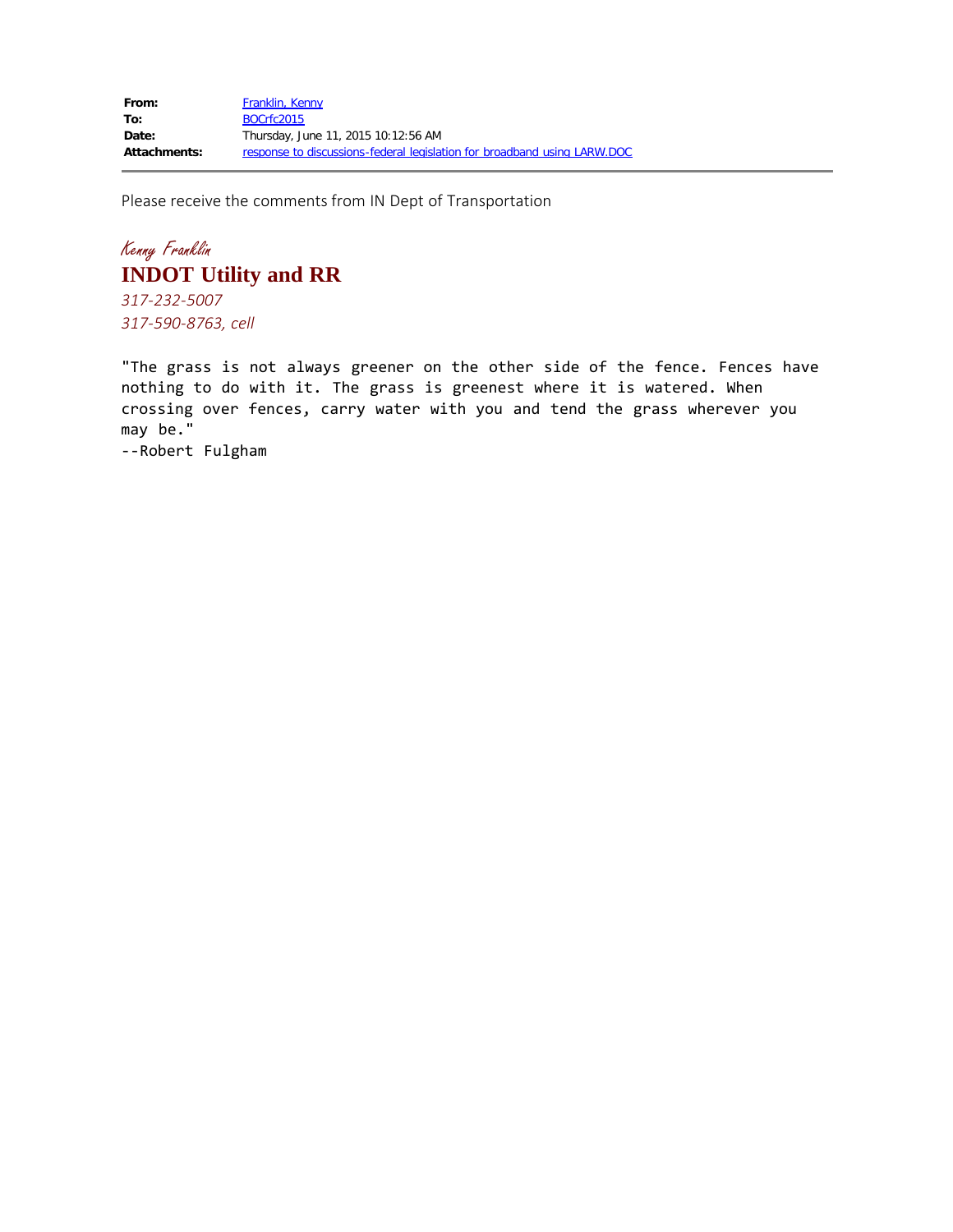## Greetings:

Thank you for allowing the Indiana Department of Transportation to provide input into this important matter.

In Indiana, we are concerned that all citizens do not have efficient access to high-speed internet, especially in rural areas. However, providing the "last mile" service is not cost effective for broadband providers to install facilities to serve such very few customers, and there are too many hindrances and delays in getting permits.

Indiana's Lieutenant Governor led an industry committee in 2014 to discuss the expansion of broadband facilities, emphasizing the goal of every citizen to have access to high-speed internet. INDOT actively engaged in this effort; specifically, we discussed how we might facilitate the expansion of broadband by opening our Limited Access rights-of-way. The broadband providers in Indiana stated that they found little to no value added if allowed to use interstate rights-of-way for the purposes of getting the rural communities and "the last mile" served. However, there was considerable discussion about being more lenient in allowing providers to attach to bridges which is not currently allowed. Our Utility Accommodation Policy has been adjusted to allow for some exceptions to that policy. These exceptions provide an opportunity for dialogue about the need to attach to bridges in specific locations and what challenges would otherwise prevent the provider from expanding services. With this, we are able to make business decisions that promote expansion without compromising our bridge inspections, maintenance, and reconstruction activities.

Indiana also recently passed legislation supporting a streamlining of the permitting process for communities wanting to be considered as "Broadband Ready Communities." That effort is now led by the Economic Development Corporation.

In addition to the previous thoughts, our comments concerning federal legislation in regards to using our limited access rights-of way are stated below.

- 1) As previously stated: The broadband providers in Indiana stated they found little to no value added if allowed to use interstate rights-of-way for the purposes of getting the rural communities and "the last mile" served. However, there was considerable discussion about being more lenient in allowing providers to attach to bridges
- 2) In Indiana we define broadband providers as utilities. Also in Indiana, we do not charge utilities/broadband providers for using our rights-of-way. We limit all use of LARW. We would have significant issues defending a position that allowed one utility type to use space that was prohibited by other utilities. We can overcome that but it is a considerable concern for us, warranting cautious and careful approach to the change in controlling LARW.
- 3) We believe and encourage that any legislation concerning utility use of public rights-of-way should increase the accountability of utilities to timely work with DOTs to relocate their facilities should a project impact that utility.
- 4) Further that, there should be more accountability to install utility facilities to specific geo-spatial coordinates within public rights-of-way providing GIS type as-builts for use in initiating future projects and coordination with other utilities.